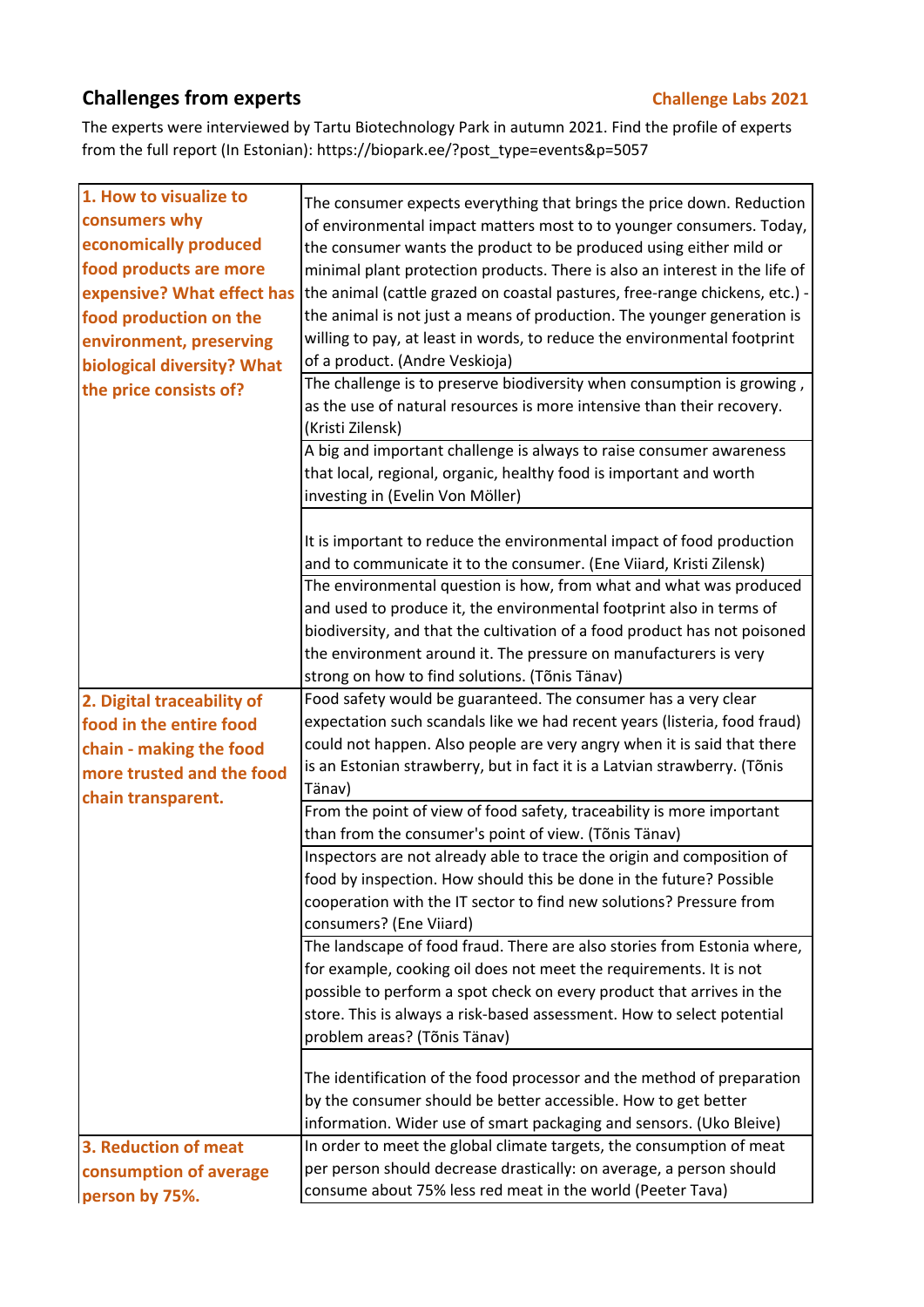|                                                                                                                                                                                                        | How to take animals out of the food production equation? (Ene Viiard)                                                                                                                                                                                                                                                                                                                                                                                                                                                                                                                               |
|--------------------------------------------------------------------------------------------------------------------------------------------------------------------------------------------------------|-----------------------------------------------------------------------------------------------------------------------------------------------------------------------------------------------------------------------------------------------------------------------------------------------------------------------------------------------------------------------------------------------------------------------------------------------------------------------------------------------------------------------------------------------------------------------------------------------------|
|                                                                                                                                                                                                        | I hope that people's food awareness will increase and that their choices<br>will change. For example, with regard to the consumption of vegetary<br>foods - to be as fresh and as organic as possible, to have fewer semi-                                                                                                                                                                                                                                                                                                                                                                          |
|                                                                                                                                                                                                        | finished products, but to change the way that animal food (from meat<br>to dairy) is the mainstay of the diet or another example it is possible to<br>get everything you need with food. Reduce saturated fats, increase                                                                                                                                                                                                                                                                                                                                                                            |
|                                                                                                                                                                                                        | vegetable fats. (Eliisa Lukk)<br>Vegetable proteins that can be replaced by meat do not yet replace the                                                                                                                                                                                                                                                                                                                                                                                                                                                                                             |
|                                                                                                                                                                                                        | properties, taste and structure of meat proteins. More arable land is<br>needed to produce plant proteins, but where can you get more of that<br>land? However, the extraction of vegetable protein (wet fractionation)<br>requires resources (water, energy). (Uko Bleive)                                                                                                                                                                                                                                                                                                                         |
|                                                                                                                                                                                                        | Diversification of protein sources. It is important to find different<br>sources of protein (algae, insects, etc.) whose production does not<br>burden the environment. (Uko Bleive)                                                                                                                                                                                                                                                                                                                                                                                                                |
|                                                                                                                                                                                                        | Why replace meat? If we consumed food normally, there would be no<br>problem with over-consumption. Our diet does not have to be animal-<br>based. For those who do not want to consume animal products,<br>legumes can be used as an alternative to protein in combination with<br>cereals. Why take artificial food if we have natural food. I prefer to<br>exclude artificial food and do not recommend it to people. Alternatively,<br>meat substitutes are made on the basis of the same legumes. Even<br>then, I would look at how much more additives are being processed.<br>(Eliisa Lukk)  |
| <b>4. Balanced nutrition</b><br>according to person calorie<br>high-quality, natural<br>products, without toxical<br>additions to food.                                                                | Balanced diet according to human caloric intake, quality food, absence<br>of toxins (Jonel Põld, Eliisa Lukk)                                                                                                                                                                                                                                                                                                                                                                                                                                                                                       |
|                                                                                                                                                                                                        | A balanced diet made according to human calories - do not use certain<br>raw materials of white sugar and salt - use honey and pink salt. Use of<br>high quality raw materials. (Jonel Põld)                                                                                                                                                                                                                                                                                                                                                                                                        |
| 5. Making food<br>functionality and<br>properties information                                                                                                                                          | It is easier to monitor the functionality of food - how much salt, sugar,<br>added sugar, vitamins, minerals, etc. are in the product. (Andre<br>Veskioja)                                                                                                                                                                                                                                                                                                                                                                                                                                          |
| more accessible to<br>consumers - how much salt,<br>sugar, added sugar,<br>vitamins, minerals etc. are<br>in different products? From<br>small print to fast and<br>informed nutritional<br>decisions. | If you want to see how much sugar has been added, it is more difficult<br>or in some cases impossible to get this information about the product.<br>The letter contains carbohydrates and sugars, but it is not known how<br>much sugar has been added and how much is natural sugar. This is<br>important when making choices in the store, such as which yoghurt or<br>muesli to choose. If you take the most accurate information from the<br>database, the amount of added sugar is available. The amount of added<br>sugars could be better indicated on the products separately (Eliisa Lukk) |
|                                                                                                                                                                                                        | Exclusion of artificial food / semi-finished products from the diet -<br>preference for regular food (Eliisa Lukk)                                                                                                                                                                                                                                                                                                                                                                                                                                                                                  |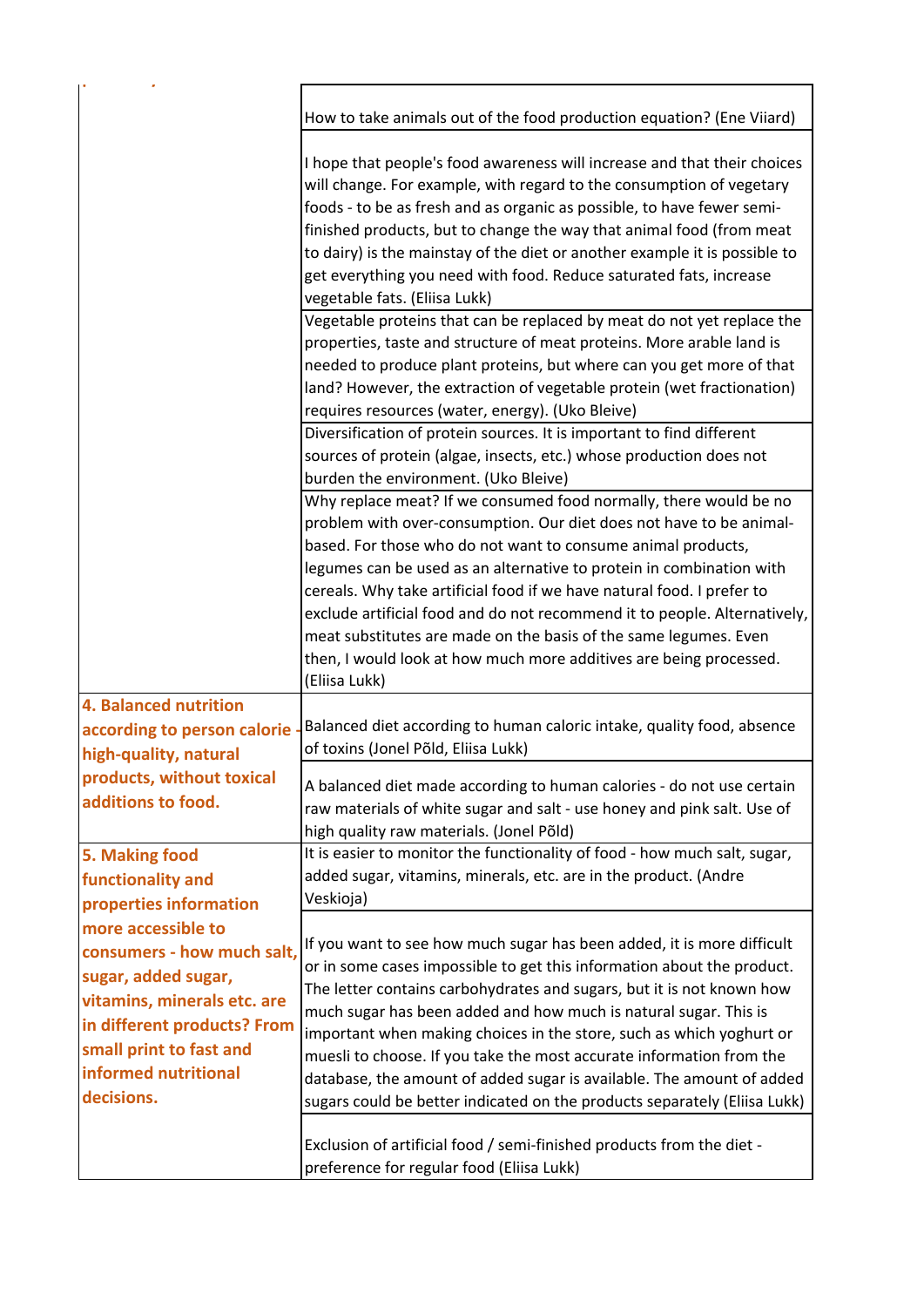| 6. Reduction of food waste.<br>How to collect and give the<br>precision demand of food<br>products quantity from<br>consumers to food<br>production so there<br>wouldn't be an<br>overproduction of                                                                                                                                                 | Reducing food waste - The food producer produces a large amount of<br>food based on store orders. The quantities of food ordered by stores are<br>often not found by consumers and are wasted. In today's information<br>technology age, better planned food processing and consumption would<br>be expected so that food is not lost (so-called "precision consumption").<br>Processing according to consumption. (Internet of Things: "the<br>refrigerator informs the food manufacturer - we need to buy bread<br>tomorrow") (Uko Bleive)                                                                                                                                                                          |
|-----------------------------------------------------------------------------------------------------------------------------------------------------------------------------------------------------------------------------------------------------------------------------------------------------------------------------------------------------|-----------------------------------------------------------------------------------------------------------------------------------------------------------------------------------------------------------------------------------------------------------------------------------------------------------------------------------------------------------------------------------------------------------------------------------------------------------------------------------------------------------------------------------------------------------------------------------------------------------------------------------------------------------------------------------------------------------------------|
| 7. Production of high<br>nutritional value<br>alternative proteins from<br>different sources with<br>significantly lower CO2<br>footprint production than<br>regular protein products.<br>8. Vegetarians nutrition -<br>how to make sure they get<br>a healthy and balanced<br>menu and don't get hooked<br>with processed vegetarian<br>junk food. | How to make an alternative product close to what it should replace, at<br>the usual price level. (Andre Veskioja)                                                                                                                                                                                                                                                                                                                                                                                                                                                                                                                                                                                                     |
|                                                                                                                                                                                                                                                                                                                                                     | to population growth could shift the focus from increasing production to<br>reducing losses and waste. Losses and residues in the food supply chain<br>are largely unused because it is a costly and complex process. The<br>development of waste prevention solutions is influenced by seasonality,<br>treatment methods and levels, and quantities. The efficient use of the<br>nutritional value of by-products and residues in the food supply chain is<br>a major challenge. When developing value-added technologies, it must<br>be kept in mind that the alternative proteins we produce offer added<br>value in terms of different uses and that the functionality diversifies our<br>table. (Kristi Zilensk) |
|                                                                                                                                                                                                                                                                                                                                                     | Diversification of protein sources. It is important to find different<br>sources of protein (algae, insects, etc.) whose production does not<br>burden the environment. Aquaculture is one potential source. Insects<br>are also allowed to eat in Estonia from this year. In addition, proteins<br>are produced from sugars by bacteria / microorganisms. (Uko Bleive)                                                                                                                                                                                                                                                                                                                                               |
|                                                                                                                                                                                                                                                                                                                                                     | Mainly how to find them at a reasonable enough price to work as a<br>business model. The Ministry of the Environment alone has also funded<br>research in Estonia to produce alternative proteins from shellfish and<br>algae through aquaculture. There are potential solutions, but they do<br>not want to be competitive in the market. The question here is how we<br>diversify our dining table. Consumer susceptibility to whether we are<br>willing to eat bread enriched with protein powder made from shellfish<br>or crickets or other things. (Tõnis Tänav)                                                                                                                                                |
|                                                                                                                                                                                                                                                                                                                                                     | Vegetarians have a lot of soy-based products - but semi-finished<br>products (soy wine, soy steak) - soy can be eaten if the soy is natural or<br>fermented, not semi-finished products. In the current trade, everything<br>can be replaced nicely, but it is a matter of awareness. (Eliisa Lukk)<br>Special diets are complicated by pairing menus. The list of ingredients                                                                                                                                                                                                                                                                                                                                        |
|                                                                                                                                                                                                                                                                                                                                                     | that these people have to eat in case of restrictions is smaller - the<br>challenge is to make delicious food from these ingredients. Nutrition<br>must not be unpleasant for people (Jonel Põld)<br>We have introduced cinemas ourselves, trying to change the dining<br>table. Tofu, soy protein, beans, peas are currently in use. (Jonel Põld)                                                                                                                                                                                                                                                                                                                                                                    |